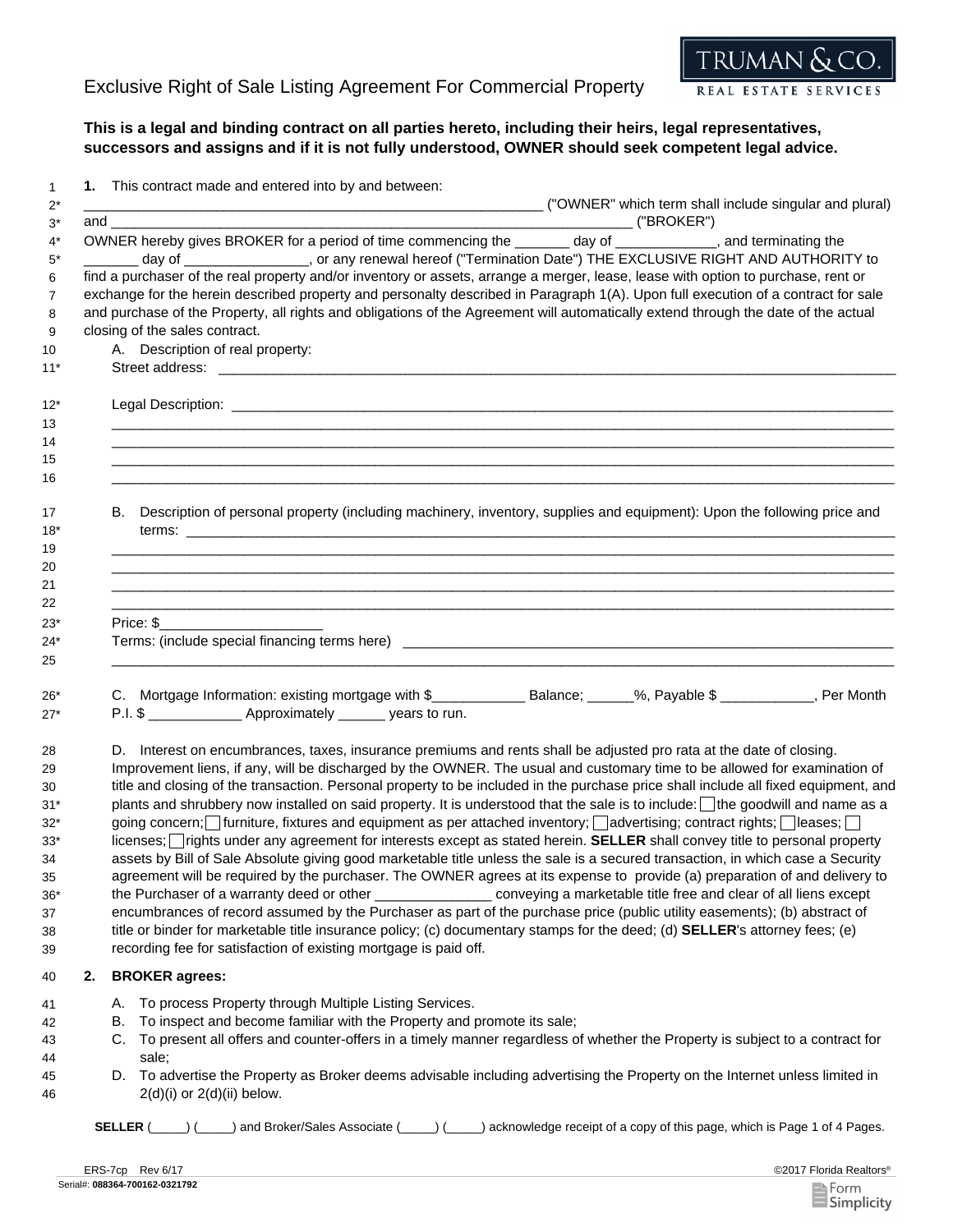| 47 |  |  | (SELLER opt-out) (Check one if applicable) |
|----|--|--|--------------------------------------------|
|----|--|--|--------------------------------------------|

| 48* | $\Box$ (i) Display the Property on the Internet except the street address of the Property shall not be displayed on the |
|-----|-------------------------------------------------------------------------------------------------------------------------|
| 49  | Internet.                                                                                                               |

50<sup>\*</sup> (ii) **SELLER** does not authorize Broker to display the Property on the Internet.

**SELLER** understands and acknowledges that if **SELLER** selects option (ii), consumers who conduct searches for listings on the Internet will not see information about the listed property in response to their search.

53\* \_\_\_\_\_\_\_/\_\_\_\_\_\_\_\_ **Initials of SELLER**.

51 52

69 70 71

54 E. Virtual Office Websites: Some real estate brokerages offer real estate brokerage services online. These websites are 55 56 57 58 referred to as Virtual Office Websites ("VOW"). An automated estimate of market value or reviews and comments about a property may be displayed in conjunction with a property on some VOWs. Anyone who registers on a Virtual Office Website may gain access to such automated valuations or comments and reviews about any property displayed on a VOW. Unless limited below, a VOW may display automated valuations or comments/reviews (blogs) about this Property.

**SELLER** does not authorize an automated estimate of the market value of the listing (or hyperlink to such estimate) to be displayed in immediate conjunction with the listing of this Property. 59\* 60

**SELLER** does not authorize third parties to write comments or reviews about the listing of the Property (or display a hyperlink to such comments or reviews) in immediate conjunction with the listing of this Property. 61\* 62

F. To the extent not in conflict with BROKER'S duties under paragraph 6 below, to furnish information requested by another agent or licensed real estate broker and to assist cooperating broker in closing transaction on the Property when requested. 63 64

65 G. To take all reasonable precautions to prevent damage in the process of showing Property or permitting others to show 66 Property, but BROKER accepts no responsibility for loss or damage; and

67\* H. To  $\Box$  utilize  $\Box$  not utilize the name of the OWNER in connection with marketing or advertising of the Property either 68 before or after sale;

I. To represent the OWNER, and thereby is authorized to accept, receipt for and hold all monies paid or deposited as a binder or deposit on the purchase of the Property, and the duties of the BROKER relative thereto shall be in accordance with the laws of the State of Florida and regulations of the Florida Real Estate Commission; and

## 72 **3. OWNER agrees:**

73 A. To pay the BROKER compensation in accordance with the terms of this Agreement set forth in paragraph 4 below;

74 B. To give BROKER permission to pay cooperating brokers, except when not in OWNER'S best interest:∐and to offer 75\* compensation in the amount of \_\_\_\_\_\_\_\_\_\_\_\_\_% of the purchase price or \$\_\_\_\_\_\_\_\_\_\_\_\_\_ to **BUYER**'s agents, who 76<sup>\*</sup> represent the interest of the **BUYER**s, and not the interest of OWNER in a transaction; and to offer compensation in the 77\* amount of 3000 % of the purchase price or \$  $\frac{1}{2}$  to a broker who has no brokerage relationship with 78<sup>\*</sup> the **BUYER** or OWNER; and to offer compensation in the amount of  $\%$  of the purchase price or 79\* \$\_\_\_\_\_\_\_\_\_\_\_\_\_\_\_\_\_ to transaction brokers for the **BUYER**; None of the above (if this is checked, the Property cannot be 80 placed in the MLS.)

81 C. In the event of an exchange, to permit BROKER to represent all parties and collect compensation or commissions from 82 them. BROKER is authorized to pay other brokers such compensation or commissions in any manner acceptable to brokers.

83 D. To pay compensation due BROKER if Property, or any interests therein is sold, leased or contracted to be sold or leased 84\* 85 86 87 88 or otherwise transferred within \_\_\_\_\_ days after Termination Date to anyone to whom the Property was submitted by or through the efforts of any BROKER or the OWNER before the Termination Date. However, the obligation to pay such compensation to BROKER shall cease if a bona fide Exclusive Right of Sale Contract is entered into after Termination Date with another licensed BROKER and a sale, lease, exchange or contract therefor, of the Property is made during the term thereof;

89 E. To notify the BROKER in writing before leasing, mortgaging or otherwise encumbering the Property and to provide 90 details of any such encumbrances;

91 F. To refer immediately to BROKER all inquiries relative to the purchase or leasing of the Property.

92 G. 93 To warrant accuracy of information set forth herein and on the data sheets, exhibits and addenda attached hereto and to indemnify and save harmless BROKER and those relying thereon for damages resulting from errors contained therein;

94 H. To furnish BROKER with keys to the Property and make the Property available for BROKER to show during reasonable 95 hours;

96 I. To pay any applicable sales tax when due;

J. To obtain any information relating to the present mortgage or mortgages on the Property including existing balance, interest rate, monthly payment, balance in escrow and payoff amount; 97 98

99 K. To authorize BROKER to place "For Sale", "Under Contract" OR "Sale Pending" signs upon the Property and to remove

- 100 the signs upon termination of this Agreement or sale of the Property; and
- 101 L. To otherwise cooperate with the BROKER in carrying out the purpose of this Contract.
- 102 M. Provide all reasonable financial information, including but not limited to balance sheet, etc.

**SELLER** (equal of a copy of this page, which is Page 2 of 4 Pages.

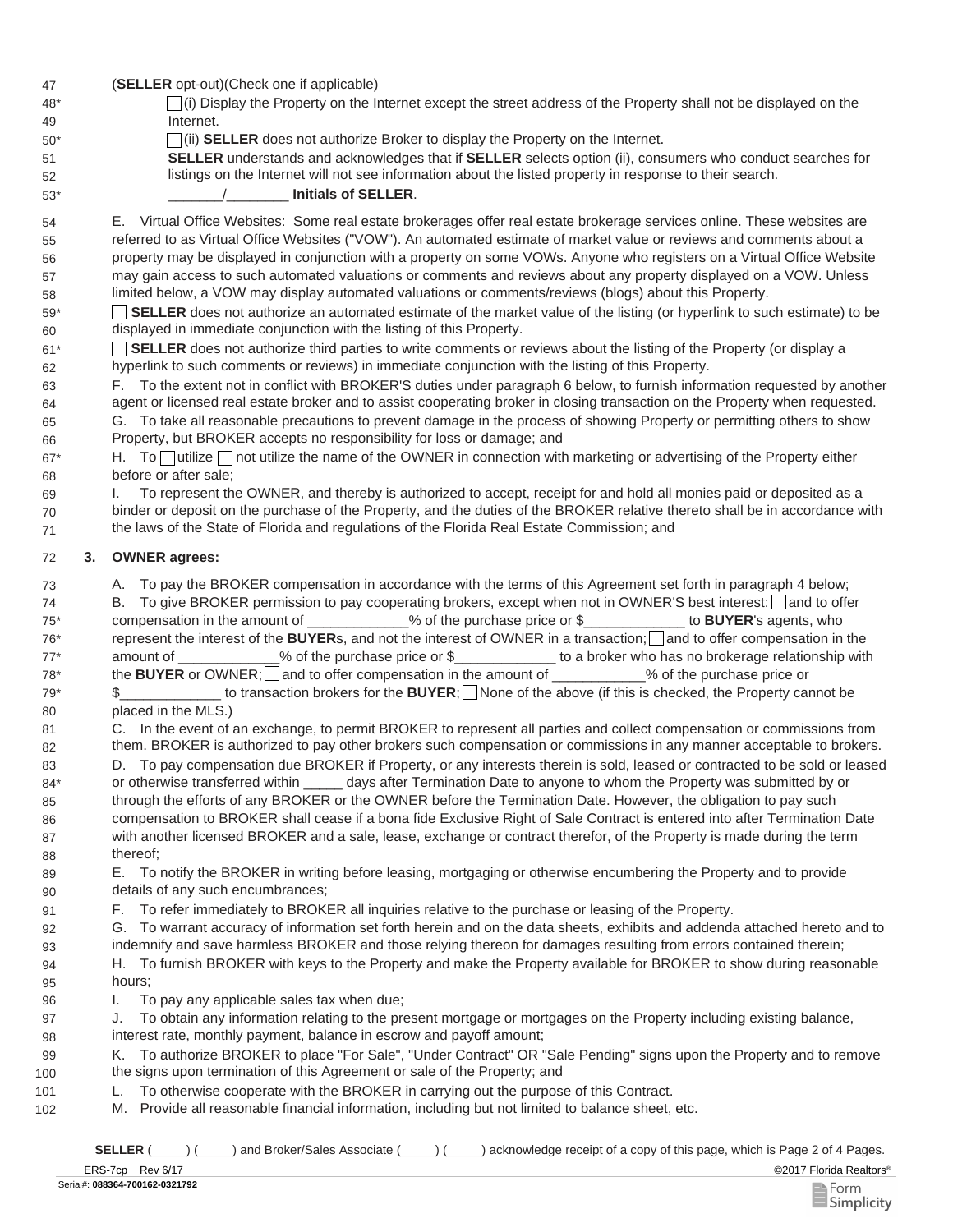- **4. Compensation:** OWNER agrees to pay BROKER as follows, including paying all taxes, if any, on BROKER'S services, if BROKER, any agent of BROKER or a **BUYER**'s Broker procures a **BUYER** who is ready, willing, and able to purchase, lease, or exchange the property, and/or inventory of the OWNER, and/or assets of the business whichever is applicable, on the terms of this Contract or any other terms acceptable to OWNER. The stated compensation shall be paid to the BROKER in the event of a sale, exchange, or transfer of any interest including stocks or shares in the Property during the term of this contract, whether such transaction, sale or exchange be accomplished by the BROKER or any other person or entity including OWNER: (complete whichever fee arrangements apply): 103 104 105 106 107 108 109
- 110\* A. (CHECK ONE):  $\Box$  % of gross sales price, or  $\Box$  % of gross sales price plus \$ \_\_\_\_\_\_\_\_, or  $111*$   $\Box$  \$  $\Box$  including fees BROKER may pay to cooperating brokers. OWNER shall pay this fee at the time, and 112 from the proceeds, of closing. If OWNER transfers the Property for nominal consideration, OWNER shall pay 113\*  $\frac{12}{3}$   $\frac{12}{3}$  on the date OWNER transfers title. A. (CHECK ONE):  $\Box$
- 114 115\* 116 117 118 B. In the event the Property is leased during the term of this Agreement, OWNER shall pay to BROKER a leasing fee of \$\_\_\_\_\_\_\_\_\_\_\_\_\_\_\_ or \_\_\_\_\_\_\_\_% of gross lease amounts. The fee shall be paid to BROKER when BROKER, OWNER or anyone working by or through BROKER produces a tenant acceptable to OWNER. If the tenant purchases the Property at any time, even if such a purchase is subsequent to the expiration date of this Agreement, BROKER shall be paid the stated compensation set forth in Paragraph 4A at the time of closing.
- 119\* C. In the event that deposit(s) be retained, 120 121 122  $\_$ % (50% if left blank) thereof, but not exceeding the compensation provided above, shall be paid to the BROKER as full consideration for BROKER(s) services, including costs expended by BROKER, and the balance shall be paid to OWNER. If the transaction shall not be closed because of refusal or failure of OWNER to perform, the OWNER shall pay the said compensation in full to BROKER upon demand.
- **5. OWNER understands** that this Contract does not guarantee the sale of the Property but that it does assure OWNER that BROKER will make earnest and continued effort to sell the Property until this Contract is terminated. 123 124

125\* **6. (CHECK ONE) OWNER DESIRES DOES NOT DESIRE UTILIZATION OF A LOCKBOX SYSTEM. IN THIS REGARD, OWNER HAS BEEN INFORMED THAT THROUGH THE USE OF A LOCKBOX SYSTEM, THE PROPERTY MAY BE MORE READILY SHOWN TO PROSPECTIVE BUYERS, BUT THAT PERSONAL PROPERTY OF OWNER, MAY, THEREFORE, BE MORE SUSCEPTIBLE TO THEFT OR DAMAGE. OWNER AGREES THAT THE LOCKBOX, IF UTILIZED, WILL BE FOR THE BENEFIT OF OWNER AND RELEASES BROKER AND THOSE WORKING BY OR THROUGH BROKER, AND THE BROKER(S) LOCAL BOARD(S) AND/OR ASSOCIATIONS OF REALTORS FROM ANY LIABILITY AND RESPONSIBILITY IN CONNECTION WITH ANY LOSS THAT MAY OCCUR. THE BROKER ADVISES AND REQUESTS THE OWNER TO SAFEGUARD OR REMOVE ANY VALUABLES NOW LOCATED ON THE PROPERTY AND TO VERIFY THE EXISTENCE OF OR OBTAIN PROPER PROPERTY INSURANCE. SHOULD A TENANT BE IN THE PROPERTY, THE SELLER SHOULD NOTIFY THE TENANT IN WRITING OF THE USE OF A LOCKBOX.**  126 127 128 129 130 131 132 133 134

- **7. OWNER authorizes BROKER**, upon execution of a contract for sale and purchase, to notify the Multiple Listing Service of the pending sale and after closing of the sale to disclose sale information including the sales price to the Multiple Listing Service, other REALTORS and appraisers. 135 136 137
- **8.** In the event any litigation arises out of this Contract, the prevailing party shall be entitled to recover reasonable attorney fees and costs. 138 139
- 140 **9. TERMINATION:** This Contract shall terminate as of the Termination date unless sooner terminated as provided below: 141 142 143\* 144 145 146 147 A. If OWNER decides, because of a bona fide change in circumstances, not to sell the Property, this Contract shall be conditionally terminated as of the date OWNER executes a Withdrawal Agreement and pays BROKER a cancellation fee of \$\_\_\_\_\_\_\_\_\_\_\_\_\_\_\_. If OWNER contracts for sale to anyone after the agreed early termination date but on or before the original Termination Date, then the early termination provided by this paragraph shall be voidable by BROKER and OWNER shall pay BROKER the compensation stated in paragraph 4, less the cancellation fee paid pursuant to this paragraph. B. If at any time during the term of this Contract, BROKER determines that the proceeds from the sale of the Property which OWNER would reasonably expect to receive will not be sufficient to pay the compensation due BROKER, then this Contract
- 148 may be terminated by BROKER upon three days written notice to OWNER.
- 149 **10. MANDATORY ARBITRATION: ATTORNEYS' FEES:** All claims, disputes, and other matters in question between the parties 150 151 152 153 154 155 156 arising out of or relating to this Contract, or any addendum or addition, SHALL BE DECIDED BY MANDATORY BINDING ARBITRATION in accordance with the Florida Arbitration Code, Chapter 682, Florida Statutes. Each party shall select any arbitrator and the two arbitrators so chosen shall choose a third arbitrator. The three arbitrators so chosen shall hear and determine the matter. THIS AGREEMENT TO ARBITRATE SHALL BE SPECIFICALLY ENFORCEABLE UNDER THE FLORIDA ARBITRATION CODE, and judgment upon the award rendered by the ARBITRATORS may be entered by the Court having jurisdiction thereof. In connection with any such arbitration or litigation, the prevailing party shall be entitled to recover all fees and costs incurred including reasonable attorneys' fees. OWNER has been advised and consents to permit BROKER to file a lien
	- **SELLER** (\_\_\_\_\_) (\_\_\_\_\_) and Broker/Sales Associate (\_\_\_\_\_) (\_\_\_\_\_) acknowledge receipt of a copy of this page, which is Page 3 of 4 Pages.